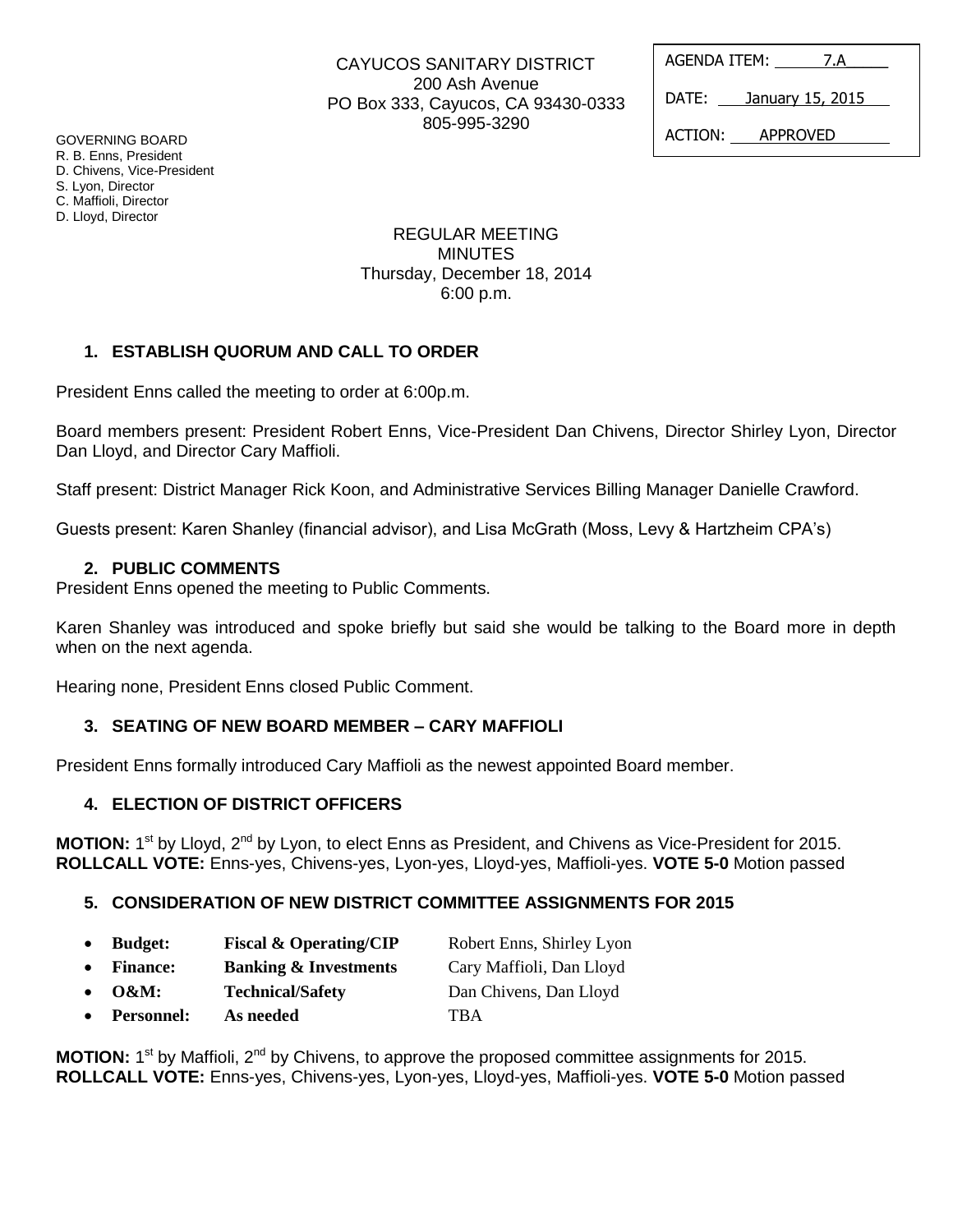## **6. PRESENTATION AND ACCEPTANCE OF CAYUCOS SANITARY DISTRICT FY 2013/14 FINAL AUDIT**

Lisa McGrath, a representative of Moss, Levy & Hartzheim, was introduced and went over the final audit with the Board.

Koon elaborated on newly separated line items "Construction In Progress" for the WWTP so moving forward, it will be easy to follow the specific expenditures relating to the new WWTP in the future.

President Enns opened the meeting to Public Comments. Hearing none, President Enns closed Public Comment.

**MOTION:** 1<sup>st</sup> by Chivens, 2<sup>nd</sup> by Lyon, to accept the Cayucos Sanitary District FY 2013/14 final audit. **ROLLCALL VOTE:** Enns-yes, Chivens-yes, Lyon-yes, Lloyd-yes, Maffioli-yes. **VOTE 5-0** Motion passed

## **7. DISCUSSION AND CONSIDERATION TO APPROVE SUGGESTED CHANGES TO THE CAFETERIA PLAN AND DEPENDANT COVERAGE**

Enns asked Koon to present his staff report on this subject.

Koon discussed the reason for the request and much discussion went on amongst the Board and staff with regard to insurance premiums, comparisons and recent hikes in premiums.

Maffioli asked if the item could be tabled to give time for more research and be brought back to the Board at a later date. She feels they are being rushed into a decision due to the time constraints of policy effective date but would like more time to further investigate the various options.

Koon said the purpose is to get the discussions going because the entire insurance policy needs to be reviewed and amended in the near future, but in the interim, this vote is for an immediate need of an employee.

MOTION: 1<sup>st</sup> by Lyon, 2<sup>nd</sup> by Lloyd, to accept staff recommendation to cover employee plus one dependant for their medical/dental/vision premium. The maximum amount paid will be equal to the monthly premium of the lowest HMO or lowest PPO plan. The employee can choose a higher premium plan and pay the difference if they so choose.

**ROLLCALL VOTE:** Enns-yes, Chivens-yes, Lyon-yes, Lloyd-yes, Maffioli-yes. **VOTE 5-0** Motion passed

## **8. DISCUSSION AND CONSIDERATION TO APPROVE DISTRICT EMPLOYEE COST OF LIVING ADJUSTMENT (COLA)**

Koon explained that although the District budgets for a 3% COLA each fiscal year, the employees did not receive a COLA increase in FY 13/14 and he is recommending a 2% COLA for the current fiscal year, retroactive to either December 1, 2014 or July 1, 2014. He said this recommendation is based on several factors, the main reason being health insurance premiums have jumped 22% for 2015 and because the District pays health insurance a month in advance, those rates went into effect for District employees this month. Rick presented a worksheet to the Board so that they could evaluate the fiscal impacts at 1%, 2% and 3% scenarios.

Some discussion between the Board ensued, then the item was ready for vote.

MOTION: 1<sup>st</sup> by Lloyd, 2<sup>nd</sup> by Lyon, to approve a 2% COLA increase for FY 14/15, retroactive to July 1, 2014. **ROLLCALL VOTE:** Enns-yes, Chivens-yes, Lyon-yes, Lloyd-yes, Maffioli-yes. **VOTE 5-0** Motion passed

Lloyd added that he would like a salary inequity study done and will get with Koon and the Finance Committee to discuss what the focus of the study should be.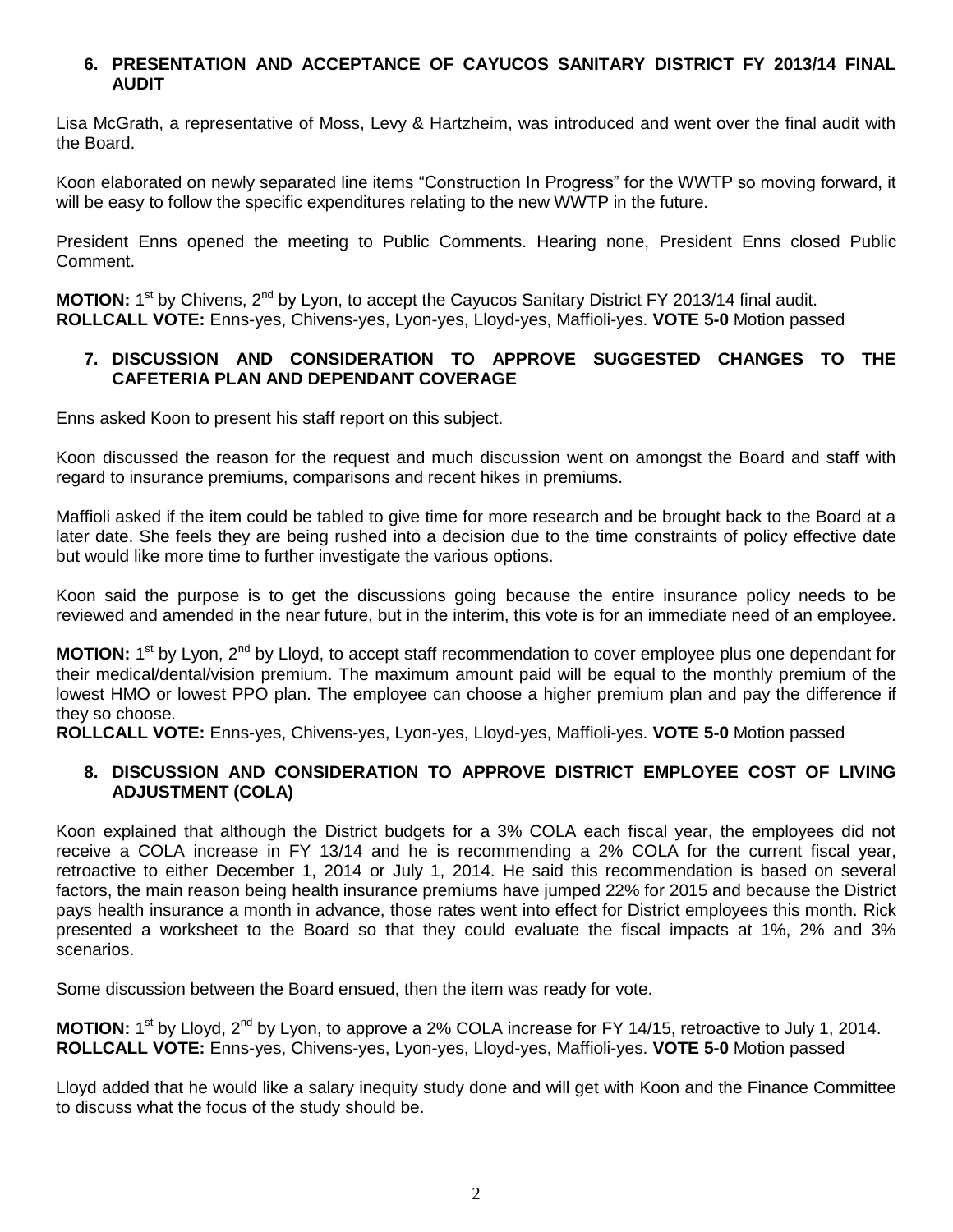## **9. UPDATE FROM THE AD HOC COMMITTEE ON CONCEPTUAL ALTERNATIVES ANALYSIS FOR WASTEWATER TREATMENT PLANT PROJECT**

Koon gave a brief update on current happenings and upcoming events pertaining to the future of the WWTP. He mentioned a new focus moving forward and said he is hopeful the next JPA meeting will produce an outline of the next 18 months, a timeline.

Discussions continued between the Board and Koon regarding the topic.

President Enns opened the meeting to Public Comments.

Hearing none, President Enns closed Public Comment and moved on to item 10.

## **10. STAFF COMMUNICATIONS AND INFORMATION ITEMS (NO ACTION REQUIRED):**

- A. District Manager's Report (Koon) November 2014
- B. Financial Reports:
	- 1. Check Register October 1 through November 30, 2014
	- 2. Cash, Savings, and Investment Report: Ended November 2014
	- 3. Budget vs. Actual Status Report FY 2014-2015 (November 2014)
	- 4. Capital Improvement Projects Report: Ended November 2014
- C. Monthly Customer Satisfaction Survey Submissions None
- D. Will Serves New **Houlsby, APN 064-133-018, 720 Park Ave., Int. Remodel/ Rbld Decks** Will Serves – Finaled **LoJacono, APN 064-449-035, 3444 Studio Dr., SFR Remodel**

Koon presented his report on the District's November 2014 activities. He updated the Board on a variety of O&M related activities including a high water alarm callout in December due to the rains. He went over various Administrative items and the current status of the District's Capital Improvement Projects; highlighting that the sliplining project has been delayed until after the first of the New Year due to the holidays and weather.

President Enns opened the meeting to Public Comments. Hearing none, Public Comments was closed.

## **11. CONSENT CALENDAR**

A. Approval of Minutes from the November 20, 2014 Board of Directors Meeting

**MOTION:** 1<sup>st</sup> by Lyon, 2<sup>nd</sup> by Lloyd to approve the minutes of the November 20, 2014 Board of Director's Meeting with Lyon to Lloyd correction. **VOTE: 5-0** Motion passed.

President Enns opened the meeting to Public Comments. Hearing none, Public Comments was closed.

#### **12. BOARD MEMBER COMMENTS**

Koon mentioned a presentation tentatively scheduled at the next board meeting by financial advisor, Karen Shanley.

Maffioli asked if there may be a possibility to rearrange the seating at the JPA meetings. She doesn't feel she is able to see and hear everyone on the panel that is speaking.

Lloyd inquired about the District maybe arranging to have someone instead of District staff put the chairs away after the JPA meetings as this is a burden and a local janitorial crew may be able to provide those additional services.

President Enns opened the meeting to Public Comments. Hearing none, Public Comments was closed.